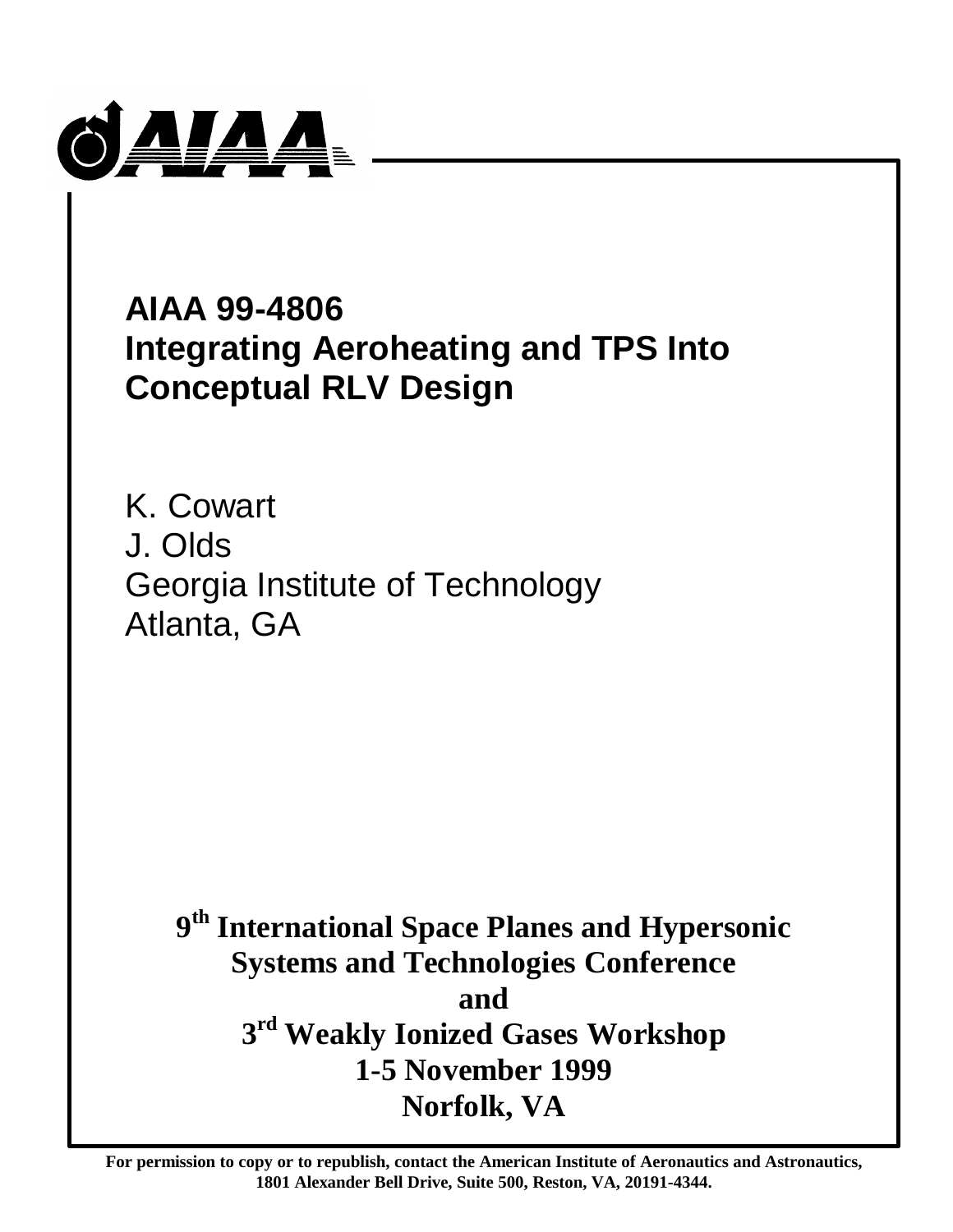# **Integrating Aeroheating and TPS Into Conceptual RLV Design**

Karl K. Cowart<sup>†</sup> Dr. John R. Olds<sup>\*</sup> Space Systems Design Laboratory School of Aerospace Engineering Georgia Institute of Technology, Atlanta, GA 30332-0150

## **ABSTRACT**

The purpose of this study is to develop the Thermal Calculation Analysis Tool (TCAT) that will enable Aeroheating and Thermal Protection System (TPS) sizing to be an on-line, automated process. This process is described as dynamic on-line TPS sizing. It enables the assumptions made about the vehicle TPS to be updated through out the iteration process. This method is faster and more accurate than a static offline process where the assumptions of the vehicle TPS are held constant during the vehicle design procedure. TCAT will work in conjunction with other engineering disciplines in a Design Structure Matrix (DSM). The unsteady, one dimensional heat diffusion equation was discretized, and resulted in a tridiagonal system of non-linear algebraic equations. This system was implicitly solved using the iterative Newton-Raphson technique at each time level. This technique was conducted for both steady-state and transient conditions that predicted the temperature profiles, and in-depth conduction histories for several TPS material test cases. Also, this was performed on several disparate TPS materials layered together at one time. Finally, comparative benchmark solutions of the TCAT transient analyses were conducted using the commercial software code SINDA/G. Results show that TCAT performed as predicted, and will satisfy the requirement of lowering the amount of time required to conduct TPS sizing for a reusable launch vehicle. Future work will consist of adding temperature dependent material properties to TCAT, coupling TCAT to an optimizer, and creating a web-interface that will enable cross-platform operation of TCAT.

 $\mathcal{L}_\text{max}$  and  $\mathcal{L}_\text{max}$  are the set of the set of the set of the set of the set of the set of the set of the set of the set of the set of the set of the set of the set of the set of the set of the set of the set o

#### **NOMENCLATURE**

| <b>DSM</b>  | design structure matrix                 |
|-------------|-----------------------------------------|
| <b>MDO</b>  | multidisciplinary design optimization   |
| <b>MMFD</b> | modified method of feasible directions  |
| <b>RCC</b>  | reinforced Carbon-Carbon Composite      |
| <b>RLV</b>  | reusable launch vehicle                 |
| <b>RTV</b>  | room temperature vulcanizing adhesive   |
| <b>SIP</b>  | strain isolator pad                     |
| <b>SLP</b>  | sequential linear programming           |
| SQP         | sequential quadratic programming        |
| <b>SSDL</b> | Space System Design Lab                 |
| <b>STS</b>  | <b>Space Transportation System</b>      |
| <b>TCAT</b> | Thermal Calculation Analysis Tool       |
| <b>TPS</b>  | thermal protection system               |
| <b>TPSX</b> | <b>Thermal Protection System Expert</b> |
| TRL         | technology readiness level              |
| <b>TUFI</b> | toughened unit-piece fibrous insulation |
| UHTC        | ultra high temperature ceramics         |

#### **INTRODUCTION**

TPS sizing calls for the selection of materials that effectively protects the space vehicle and its cargo/passengers from the severe heating environment created during reentry and ascent. After making the appropriate selection of the constituent materials of the TPS, the unit weight, acreage percentage and the thickness of each are determined.

The remainder of this paper will discuss the differences between static and dynamic TPS sizing along with the proof of concept in the development of the TCAT tool. Static TPS sizing calls for making assumptions before the design iteration process. One example can be constant a unit weight. These assumptions remain constant during the design of a vehicle. Dynamic TPS sizing allows the assumptions made apriori in the design process to be updated throughout the iteration cycle. Dynamic TPS sizing is the preferred method of the two available. This is because the ability to update the assumptions used

*<sup>†</sup> - Graduate Student, School of Aerospace Engineering, Graduate Research Assistant, Student member AIAA.*

*<sup>\*</sup> - Assistant Professor, School of Aerospace Engineering, Senior member AIAA.*

Copyright © 1999 by Karl K. Cowart and John R. Olds. Published by the American Institute of Aeronautics and Astronautics, Inc. with permission.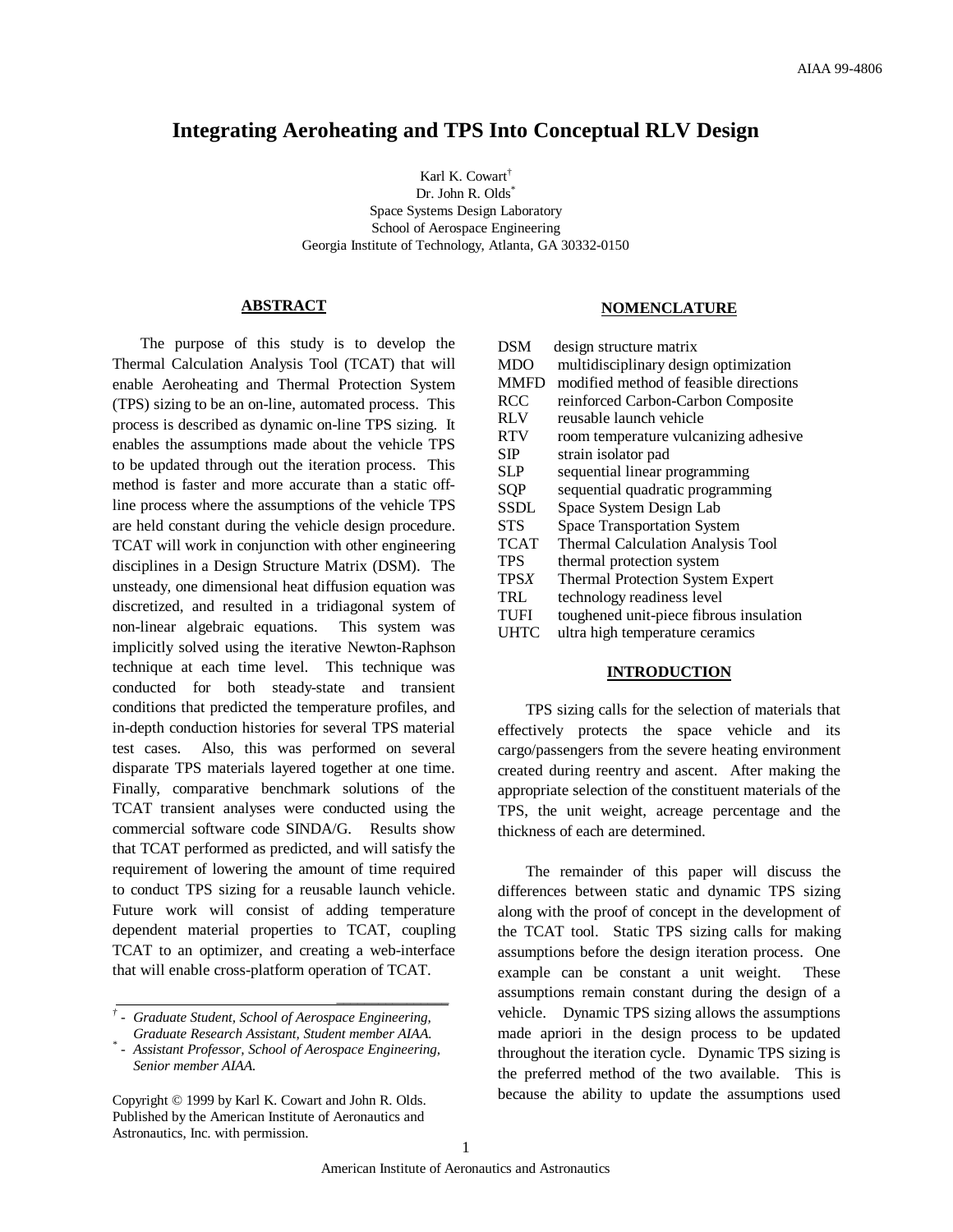during the iteration process provides more confidence in the final solution. The proof of concept involves three test cases that show steady-state and transient analysis capabilities of TCAT. Along with these test cases, a transient analysis was performed on a layer of five different TPS materials. Also, benchmark solutions with a commercial Aeroheating software package, and future work considerations are presented.

# **STATIC OFF-LINE TPS SIZING**

In many design organizations, Aeroheating is done in the conceptual design phase. Often it is an off-line static process where single point assumptions are made about TPS unit weights, thicknesses, and acre percentages. These single point assumptions are set at the beginning of the design, and are not changed throughout the convergence process. As a consequence, this means no communication occurs between the aeroheating and aerodynamics disciplines shown in the Design Structure Matrix of Figure 1.



**Figure 1. Design Structure Matrix (DSM).**

 The feedback with Aerodynamics is important because the leading edges of the vehicle could be too small, thereby creating heat loads that are too high, based on the assumed TPS. To lower the heat loads, the Aeroheating analyst desires blunt leading edges for lower heat loads. An Aerodynamicist desires sharp, small radii leading edges that minimize the drag. These two disciplines conflict with each other. Therefore, there is an optimum leading edge value that must be found so that both disciplines are satisfied. Integrated Aeroheating will help find this optimum value.

Another consequence that arises when making these off-line assumptions is that there is no interaction between the Aeroheating and Weights and

Sizing disciplines. This is similar to the situation between Aeroheating and Aerodynamics where there is an optimum value that must be reached. Here the optimum is to design a TPS structure with the minimum unit weight. If fixed assumptions are made at the beginning of the design phase, then no optimum values can be reached. Also, the assumptions made may be too conservative producing a TPS that is too thick and heavy. Or, on the other hand, the assumptions may produce a TPS that will do its job ineffectively.

Static off-line TPS sizing is a drawn-out endeavor. Several tools have to be manually run before finalized answers for the values of the thicknesses, unit weights and acre percentages are determined.

A typical static off-line TPS design procedure is as follows. The first tool run is  $MINIVER<sup>1</sup>$ , which is an aeroheating code written by NASA. It produces center line radiation equilibrium temperature distributions, convective heating rates, and heat loads over simplified vehicle geometries. These geometries include flat plates to model wings, and swept cylinders to model leading edges. Once MINIVER has been run, the appropriate TPS material must be selected from the TPSX material database.<sup>2</sup> Figure 2 shows an example of a TPS material from the database.



**Figure 2. TUFI Tile Composite.**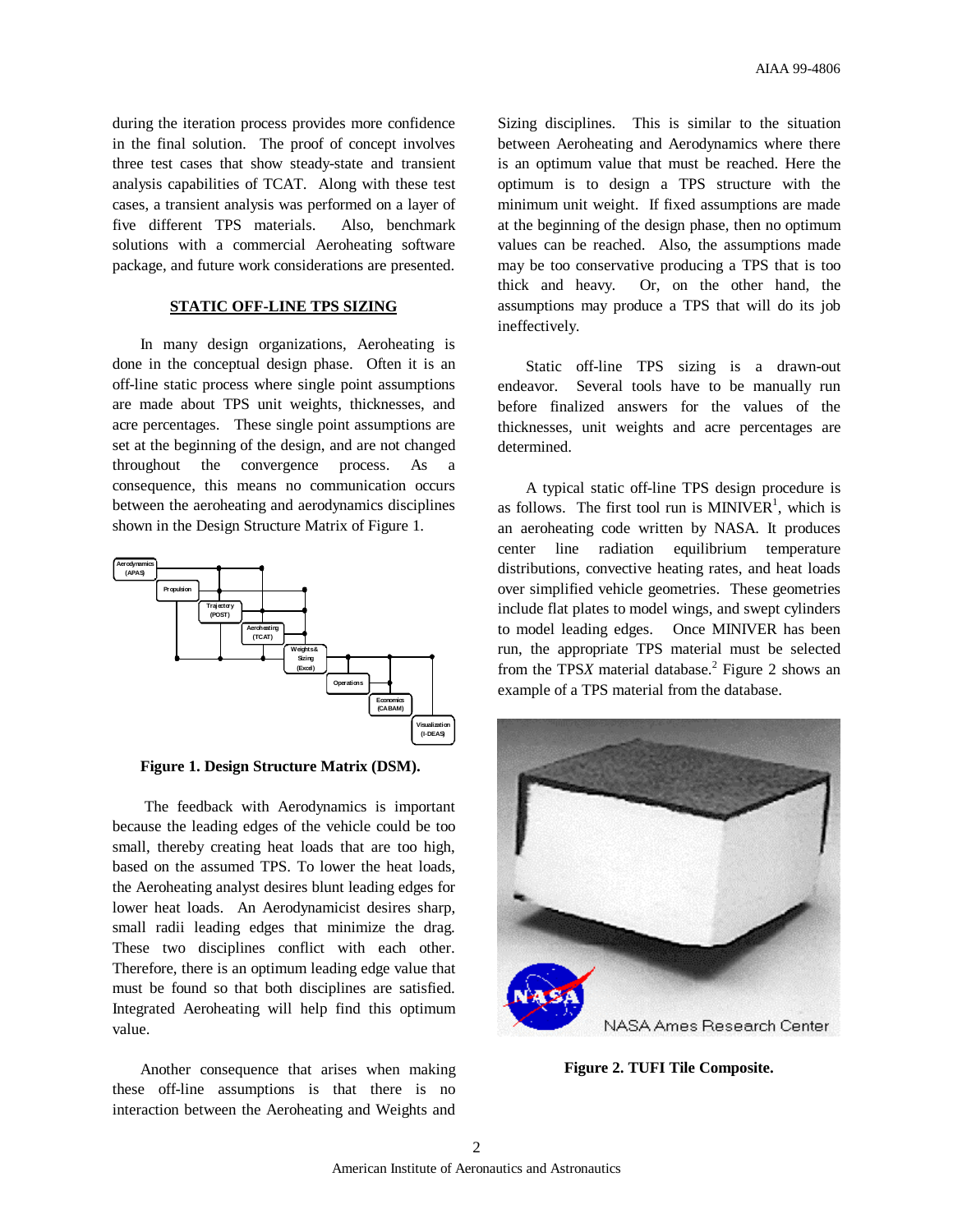After running MINIVER and obtaining the appropriate material properties list, the TPS unit weights, thicknesses, and acre percentages are determined. This process has to be conducted at several different points of interest on the vehicle, which can significantly increase the total time it takes to conduct the TPS sizing process.

There are several reasons why this process needs to be improved. First, static off-line TPS sizing may involve making faulty assumptions that may lead to non-optimal design results. Secondly, there is no coupling mechanism that allows the analysis of the indepth conduction based on the convective heating rates obtained from MINIVER. Also, the process is too time-consuming. It might take several days, which would delay the turn-around time for a vehicle design. All these lessons call for the coupling of TPS sizing into a design oriented structure. This change will lead to dynamic on-line TPS sizing.

# **DYNAMIC ON-LINE TPS SIZING**

The integration of TPS sizing into the DSM in the near future will enable TPS sizing to be a dynamic process. This means the sized TPS values will be revised and optimized during each iteration until the vehicle is converged. This integrated approach will involve the coupling of four tools: MINIVER, TPS*X*, TCAT and a numerical optimizer.

Descriptions of MINIVER and TPS*X* items were provided earlier. TCAT, the Thermal Calculation Analysis Tool, is currently under development by the author. It will use finite difference methods coupled with MDO methodology to correctly size the desired TPS materials for an RLV based on input from TPSX and MINIVER.

The numerical optimizer chosen will have the ability to use algorithms that can solve constrained and unconstrained design problems. Some of the constrained optimization algorithms will include modified method of feasible directions (MMFD), sequential linear programming (SLP), and sequential quadratic programming (SQP).

The diagram in Figure 3 gives a pictorial representation of the dynamic on-line TPS sizing

process. First, a "thinned" trajectory data from POST, an output file reduced to 50 points or less, is fed into MINIVER where a 2-D aeroheating analysis is conducted. This produces convective heating rates, heat loads and radiation equilibrium temperatures, which are calculated using empirical methods such as the Fay-Riddell stagnation point method and the Eckert's reference enthalpy method for flat plate heating. The next step is to input a convective heat rate vs. time array and a material properties list into TCAT. In turn, TCAT and the optimizer will numerically solve and optimize for the thickness, unit weight and acreage percentage values of the TPS at each selected body point of the vehicle. Specifically, the optimizer will minimize the unit weights (thickness) based on several constraints. These include a maximum surface temperature, a maximum back-face temperature, and a technology readiness level (TRL) constraint.



**Figure 3. Dynamic on-line TPS sizing.**

The temperature and heat rate on the surface of the vehicle decreases in the axial direction with the maximum at the stagnation point. This is due to the nature of a changing flow field over the body of the vehicle during ascent and reentry. As an example, the flow over the windward side of the vehicle is hotter and sees higher heating rates than the leeward side.

Once the point calculations are completed, aggregate values for the acre percentages for each TPS material used are calculated for the vehicle. Therefore, at each point where the analysis is conducted, there will be local values for the unit weight and thickness for the TPS material used. These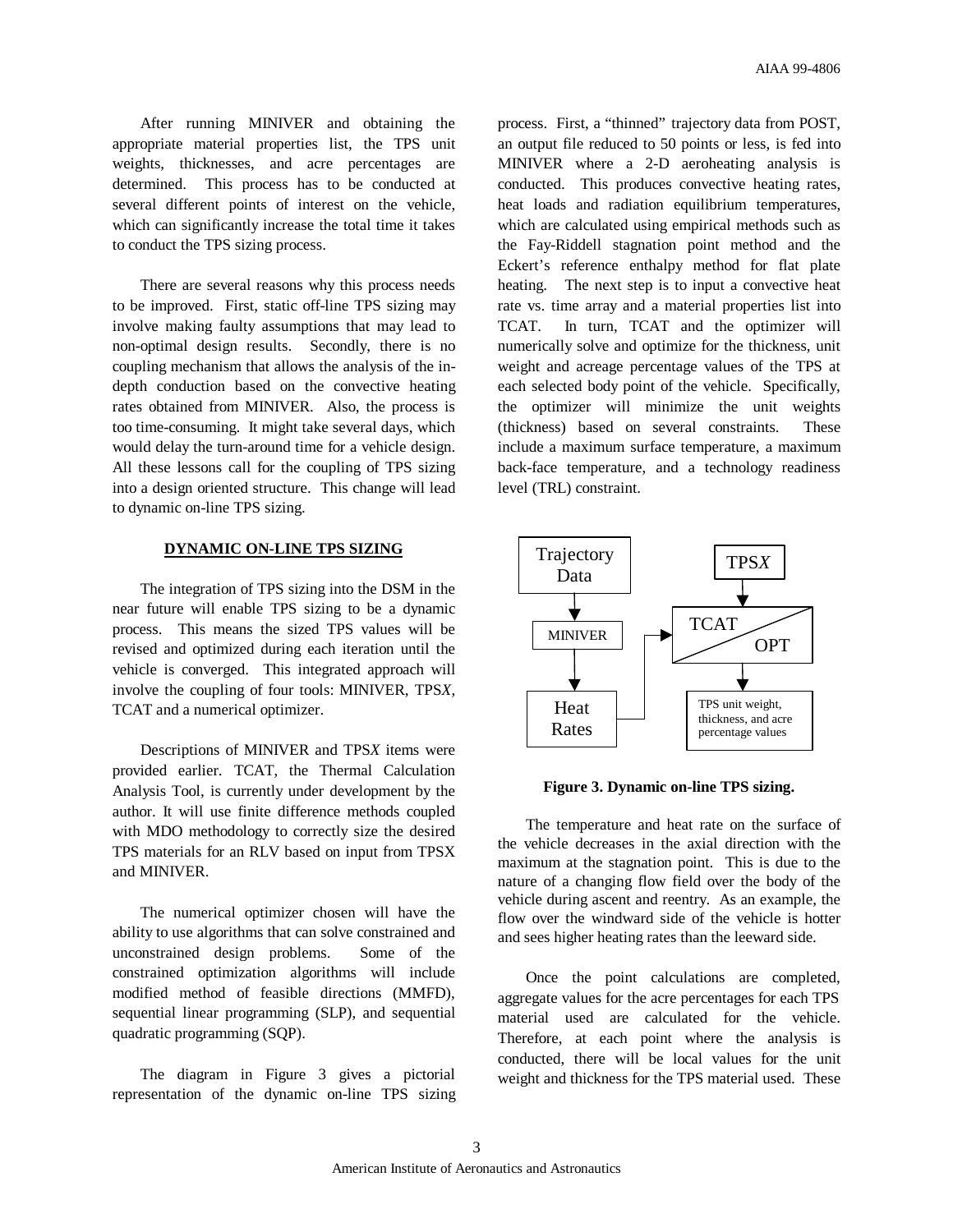properties are then passed onto the Mass Properties discipline.

This process would normally be time consuming, but through scripting and automation of the data transfer, the manual work required by the user can be significantly reduced. This will make the process much faster. In summary, there are several advantages to having a dynamic on-line TPS sizing process. First of all, it will clearly provide a means of reaching near optimal values for the vehicle's TPS. Also, it will allow for a quicker turn around time for a TPS design as compared to the static off-line process. TCAT is a tool that will make dynamic TPS sizing possible.

# **TCAT**

#### PURPOSE

TCAT is being developed for several reasons. First of all, it will provide a means to calculate the transient in-depth conduction seen by the surface of the TPS material that protects a vehicle during ascent and reentry. Along with the in-depth conduction, radiation from the surface of the material is calculated along with the temperature at the backface of the TPS material. Secondly, TCAT will give added speed and automation to the overall design process. Another driver in the development of TCAT is optimization. Also, TCAT will be well suited for use in a MDO environment by requiring minimal user input and assistance.

**Table 1. % of Dry Wt of TPS for several vehicles.**

| Vehicle                | % of Dry Wt. | Dry Weight (lbs) |
|------------------------|--------------|------------------|
| Hyperion <sup>3</sup>  | n            | 123,250          |
| Stargazer <sup>4</sup> | 14           | 34.750           |
| Shuttle <sup>5</sup>   | 16           | 154,739          |

In some vehicles, the TPS accounts for a high percentage of the overall vehicle dry weight (Table 1). This will lead to optimizing the weight of the TPS thereby lowering the percentage of the dry weight occupied by the TPS. Also, this will lower the cost of the TPS material and the cost of the vehicle.

### METHODOLOGY

TCAT uses a fully implicit method in order to solve the one dimensional unsteady heat conduction equation (1) by marching in time

$$
\frac{\partial T}{\partial t} = \mathbf{a} \frac{\partial^2 T}{\partial x^2} \tag{1}
$$

with the following boundary conditions,

$$
q_{conv} - \mathbf{e}\mathbf{S}T_s^4 + k\frac{dT}{dx} = 0
$$
 at  $x = 0$  (2)

$$
\frac{dT}{dx} = 0 \quad \text{at} \quad x = L \tag{3}
$$

 $x = 0$  is at the top surface and  $x = L$  is at the back-face. Equation (2) is an energy balance for the top surface of the TPS material that includes convection from the flow field, radiation from the heated surface, and conduction absorbed by the TPS material. Equation (3) states that there is an adiabatic wall at the backface of the material. This assumption is used in order to model a semi-infinite heat sink.

Once the heat equation is discretized, a tridiagonal system of nonlinear equations results. This system is nonlinear due to the nonlinearity of equation (2) above. This system of equations is iteratively solved using the Newton-Raphson method at each time level. This is done at each time step over the whole trajectory. It is assumed that no kinetic reactions occur in the boundary layer; therefore, chemical equilibrium exists, but thermal equilibrium does not. Additionally, all material properties are held constant throughout all calculations.

TCAT can analyze up to 100 nodes in a single material, or 100 nodes total when several different TPS materials are layered together. The accuracy of the discretization for the surface and interface nodes is second order in space and first order in time. All interior nodes are first order accurate in space and time.

## DEVELOPMENT

To date, three case studies have been developed and studied. Along with this, an analysis of several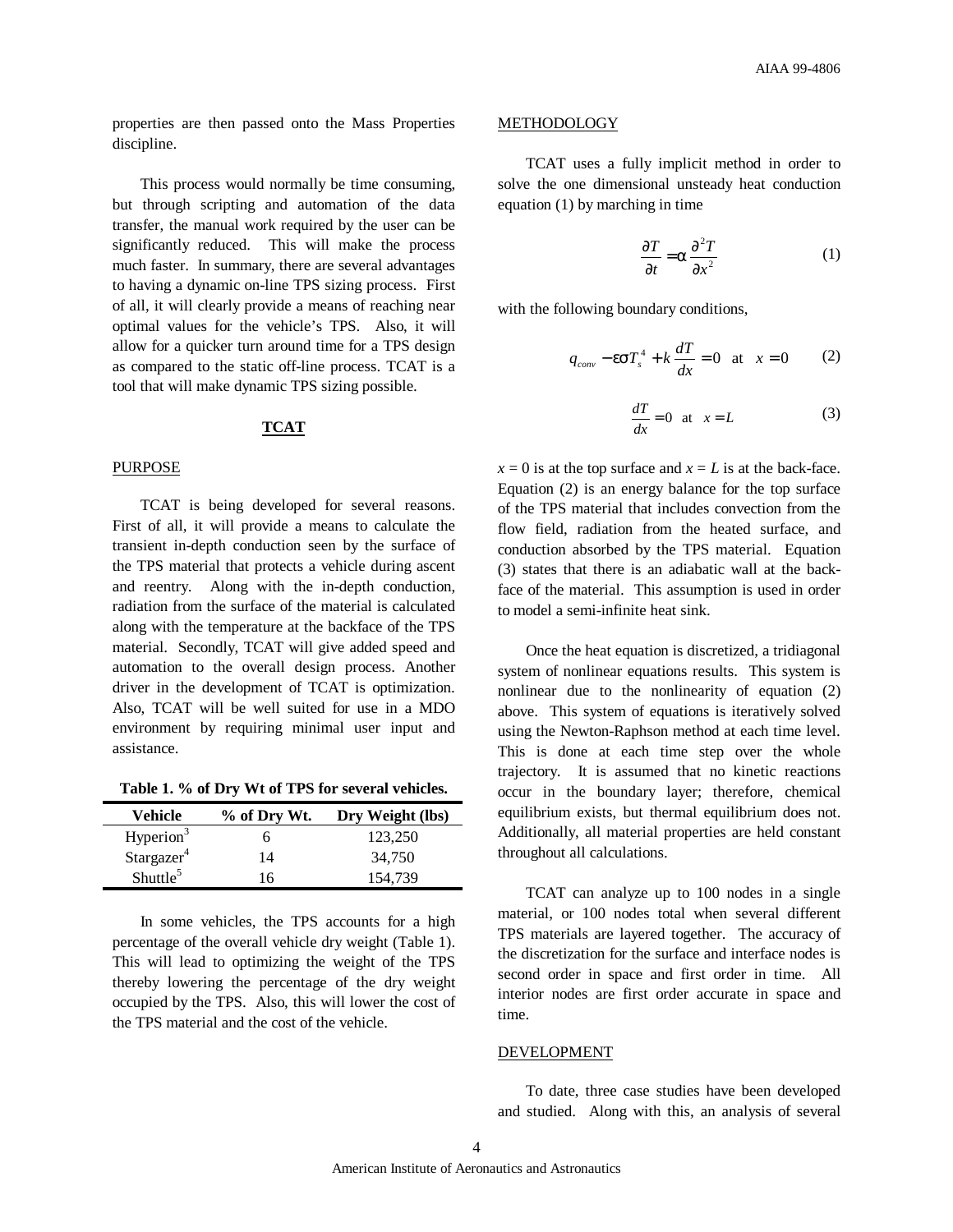dissimilar TPS materials layered together has also been conducted. The first case analyzes a single RCC tile in a vacuum. The top surface of the tile has the same boundary condition as equation (2). The bottom surface of the tile has the boundary condition seen in equation (4) accounts for conduction and radiation.

$$
-k\frac{dT}{dx} - \mathbf{e}\mathbf{S}T_s^4 = 0\tag{4}
$$

The second case looks at a one-meter nose radius 37° half-angle spherical cone (Figure 4) covered with UHTC flying straight and level at an altitude of 30.5 km at Mach 15. These cases are related because they demonstrate the computational methodology chosen can achieve steady state.



**Figure 4. One-meter nose radius 37° half-angle spherical cone.**

The third case is a transient analysis. It looks at the results of the cone shown in Figure 4 covered with RCC, and flown along the STS-1 reentry trajectory.<sup>6</sup> Also, a transient analysis of several disparate TPS materials layered together was considered. It is important to have the transient analysis capability because it shows the effects of a time varying heat rate on the design of the TPS.

## **RESULTS**

#### CASE 1: TILE IN A VACUUM

In this case, a 0.1016 m (4 in) thick RCC tile in a vacuum with a constant  $200,000$  W/m<sup>2</sup> convective heat rate applied to the surface of the material was analyzed. The boundary conditions on the top surface

of the tile are the same as in equation (2), while the back surface experiences radiation and conduction as given by equation (4). Table 2 shows the remainder of the assumptions used in this case.

| Table 2. Case 1 Assumptions |                        |  |
|-----------------------------|------------------------|--|
| Material                    | <b>RCC</b>             |  |
| Density                     | 1580 kg/m <sup>3</sup> |  |
| Specific Heat               | $0.77$ kJ/kg-K         |  |
| Thermal Conductivity        | $4.3 W/m-K$            |  |
| Time Step                   | 1 sec                  |  |
| Number of Nodes             | 10                     |  |



**Figure 5. Temperature History.**

Figure 5 shows the temperature history profile for the RCC tile in a vacuum. It can be seen that both the surface and back-face temperatures reach steady-state conditions. Both attain steady state at approximately 1400K and 800K respectively. These are both under the 1900 K multiuse temperature limit of RCC obtained from the TPS*X* database.

Figure 6 shows that all modes of heat transfer attain steady-state. As expected, the conduction started off equal to the value of the constant convection term and dropped off as the radiation on the surface increased. Also, it can be seen that the steady-state value radiation from the back-face lags and is small relative to that on the top surface, which is approximately 175,000 W/m<sup>2</sup>. This is due to the fact that most of the convective heat is radiated away from the top surface, and it can be seen that the conduction and radiation at the backsurface reach an approximate steady-state value of  $25,000$  W/m<sup>2</sup>.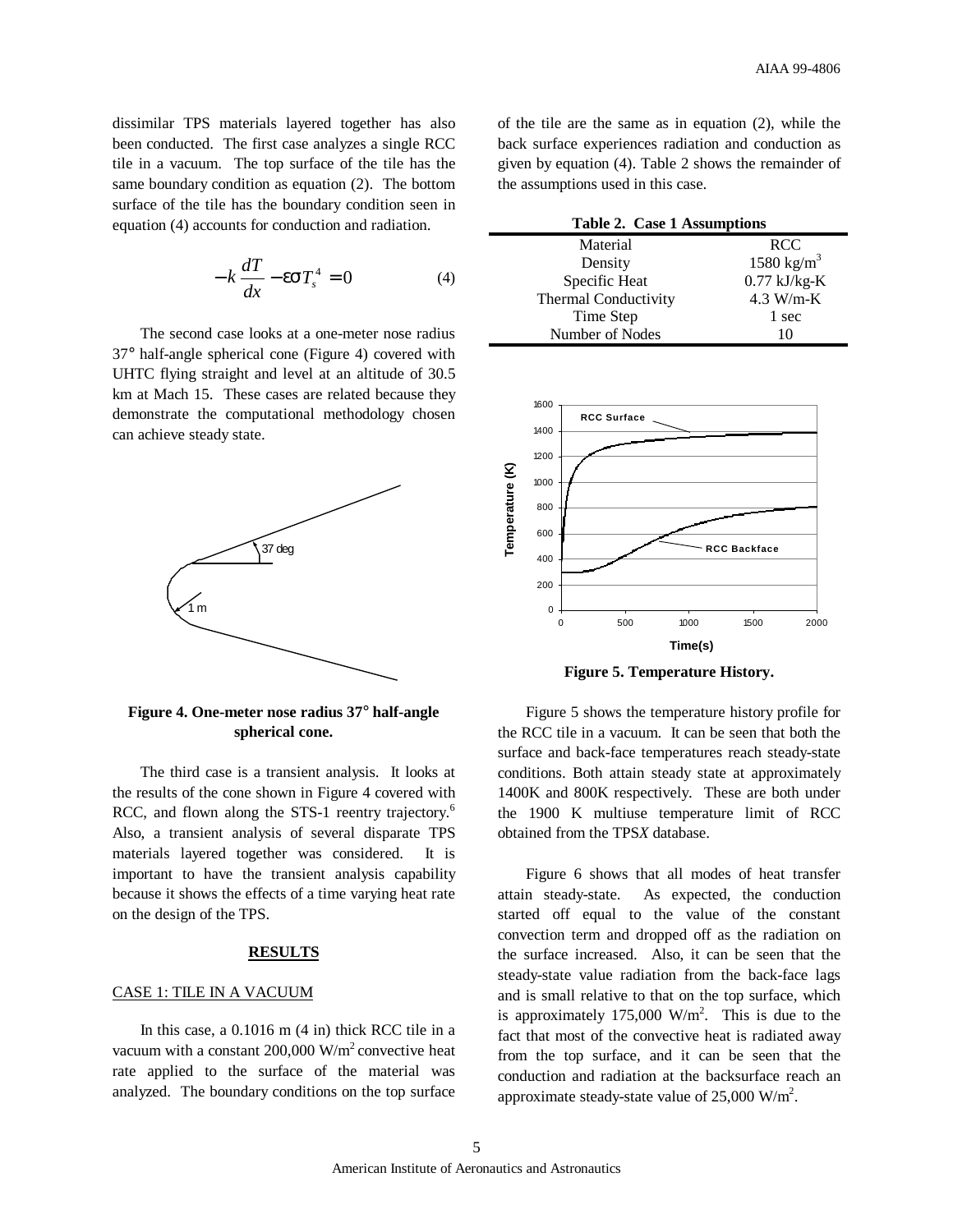

**Figure 6. Heat Rate History.**



**Figure 7. Internal Temperature Distribution.**

Figure 7 shows the internal temperature distribution within the tile over the time span of 2,000 sec. As expected the temperature starts from the initial condition of 300 K and rises until steady state conditions exist within the material.

#### CASE 2: STRAIGHT AND LEVEL FLIGHT

In this case, the spherical-cone shown in Figure 4 was covered with 2.54 cm of UHTC flying straight and level at an altitude of 30.5 km at Mach 15. A model of the spherical cone was analyzed using MINIVER in order to attain the steady-state convective heat rates at each body point. The cone was flown at zero degrees angle of attack. For that reason, only results for one side of the cone will be presented. Table 3 shows the assumptions that were used for this case.

| Table 3. Case 2 Assumptions |                        |  |
|-----------------------------|------------------------|--|
| Material                    | <b>UHTC</b>            |  |
| Density                     | 9520 kg/m <sup>3</sup> |  |
| Specific Heat               | $0.27$ kJ/kg-K         |  |
| Thermal Conductivity        | $0.77$ W/m-K           |  |
| Time Step                   | 1 sec                  |  |
| Number of Nodes             |                        |  |



**Figure 8. Steady-State Temperature Profiles.**

In Figure 8, it is seen that the steady-state values of the temperatures on the top and back-face surfaces reach approximately 3000 K and 2700 K, respectively, and the maximum single-use temperature limit for UHTC is 3090 K . It is interesting to point out that maximum temperatures were not attained at the stagnation point, but at a location further downstream. This is due to the fact that the flow transitions from laminar to turbulent at a location behind the nose of the cone.



**Figure 9. Steady-State Heat Rates.**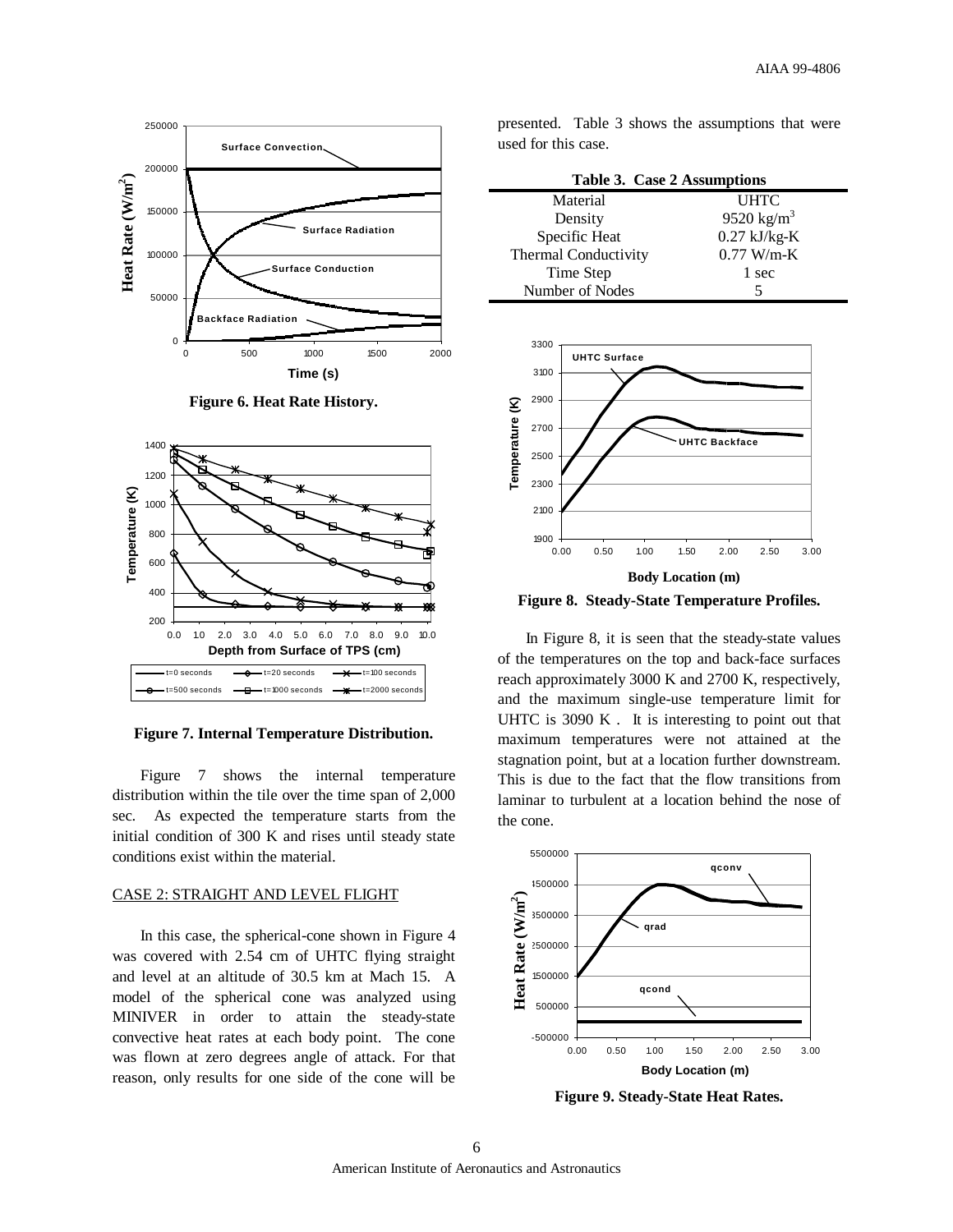Figure 9 shows the steady-state heat rate values for the different modes of heat transfer. As expected, the UHTC material radiated most of the heat away thereby reducing the amount of heat conducted into the material by two orders of magnitude. This occurs because the thermal conductivity of the UHTC material is high. Therefore, UHTC acts in the same manner of a conductor much like brass, which also has a high thermal conductivity. This mannerism is also accompanied by a high emissivity. Therefore, as the surface temperature rises, the amount of energy radiated away from the surface increases by a magnitude of 4 given by (2). This gives rise to the fact that over time most of convective heat into the material will be radiated away.

# CASE 3: TRAJECTORY-BASED TRANSIENT **ANALYSIS**

The spherical-cone shown in Figure 4 was covered with RCC tiles and flown along the STS-1 descent trajectory. This was conducted in order to provide a proof of concept for a trajectory-based transient analysis capability. Table 4 lists the assumptions used in this analysis.

**Table 4. Case 3 Assumptions**

| Material             | <b>RCC</b>             |
|----------------------|------------------------|
| Density              | 1580 kg/m <sup>3</sup> |
| Specific Heat        | $0.77$ kJ/kg-K         |
| Thermal Conductivity | $4.3 W/m-K$            |
| Time Step            | 1 sec                  |
| Number of Nodes      |                        |

Figures 10-15 show temperature and heat rate histories for three points on the body of the spherical cone that was flown along the STS-1 descent trajectory. The first point is in the stagnation region of the cone,  $S = 0$ ; the second lies on the windward side,  $S = 0.925$  m; and the third point is on the leeward side of the cone,  $S = 0.925$  m. 'S' corresponds to running length along the cone starting from the stagnation point.

In Figure 10, it can be seen that the maximum temperatures in the stagnation region were approximately 1600 K and 700 K on the surface and back-face, respectively. According to the TPS*X* database, these temperatures are clearly below the 1900 K multiple use limit of RCC. It is also clear

from this figure that the surface temperature peaked before that on the back surface. This demonstrates RCC's ability to act an insulator.



**Figure 10. Stagnation Point Temperature History.**

If the thickness of the RCC tile is increased, then the backface temperature will peak at a lower value than the one shown in Figure 10. The opposite would occur if the thickness of the RCC was decreased.



**Figure 11. Stagnation Point Heating History.**

The surface heat rate histories for the stagnation region of the 37° half-angle cone is shown above in Figure 11. The conductive heating rate follows the convective heating rate until the surface becomes hot enough to effectively radiate heat off the surface. This causes a slope change in the conductive heating rate. Eventually, the conductive heating rate becomes negative at the point where the radiative heat rate away from the surface of the RCC becomes greater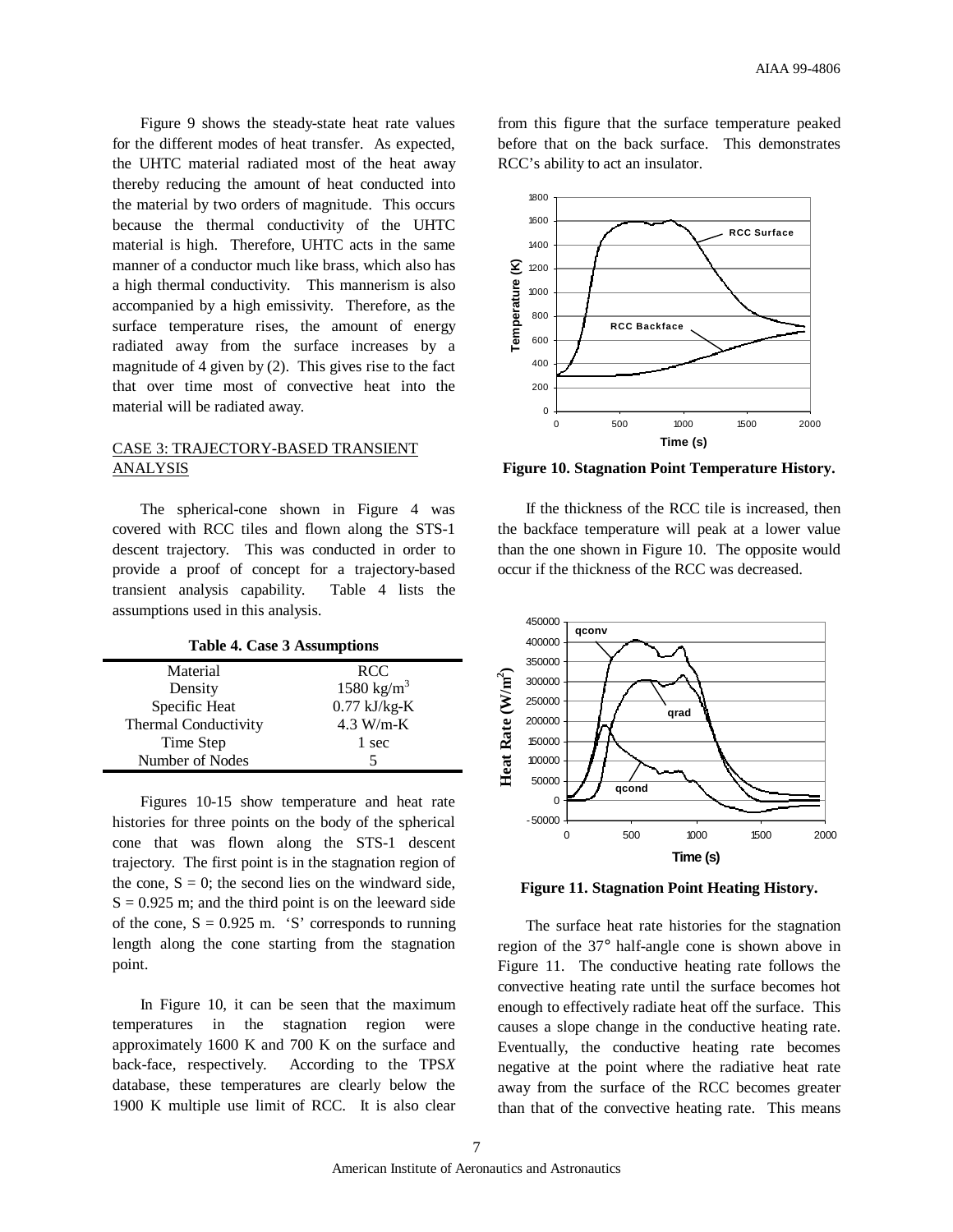that the flow field has become cooler than the surface of the material and heat is therefore being removed from the RCC material.



**Figure 12. Windward Body Point Temp History.**



**Figure 13. Windward Body Point Heating History.**

Figures 12 and 13 above show the temperature and surface heating histories for the point located on the windward side of the vehicle at a running length of  $S = 0.925$  m. The maximum temperature attained at this point is approximately 1300 K, which is less than the maximum temperature for the stagnation region. Also, the surface heat rate values for all modes of heat transfer were less than those at the stagnation region. This means that there is less of a heat load at this point, which leads to lower back-face temperatures over the course of the trajectory. This occurs because the integrated heat load at the windward side location is less than that at the stagnation point where the TPS material thickness is the same in both locations. Therefore, the thickness of the RCC tile could be

decreased because the TPS is overdesigned at this point on the body. If this were an actual vehicle design, the overdesign of the TPS would result in unnecessary TPS weight and higher overall cost associated with the vehicle.



**Figure 14. Leeward Body Point Temp History.**



**Figure 15. Leeward Body Point Heating History.**

Figures 14 and 15 show the temperature and surface heating rate histories at a point on the leeward side of the spherical-cone analyzed. It is evident that the same trends are found here as at the stagnation region and windward side body points discussed earlier. Also, the temperature and surface heat rate values are lower than the other two body points because it located on the leeward side of the sphericalcone. On the leeward side, shocks are weaker when positive angles of attack are sustained, as is the case with the STS-1 decent trajectory.

Figure 16 gives a comparison of the temperature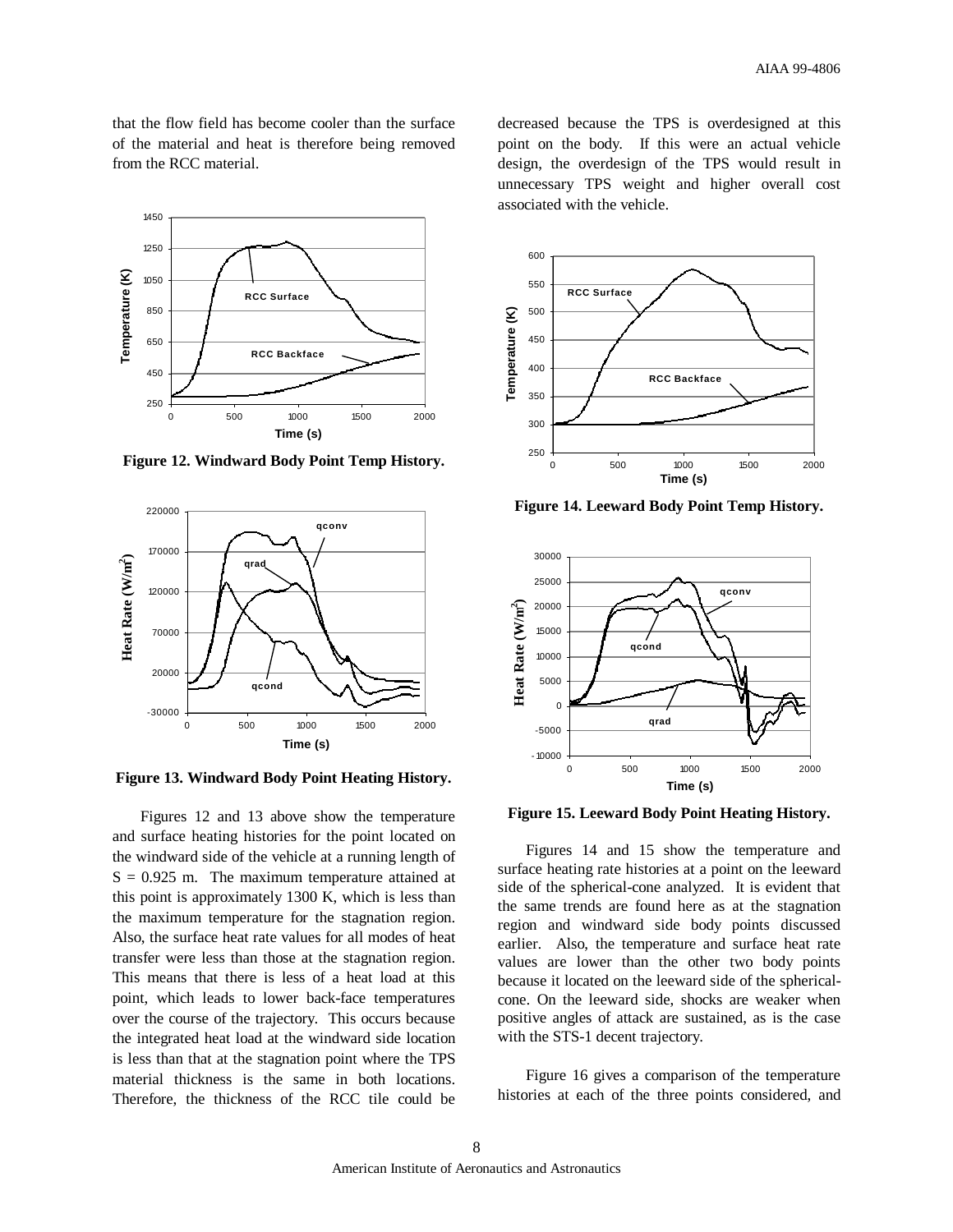reinforces the fact that the stagnation region has greater temperature values than the others considered.



**Figure 16. Temperature History Comparison.**

# STACK CAPABILITY

One of the most important attributes of TCAT is its ability to analyze several different TPS materials sandwiched together as a stack. A range of two to five TPS materials layered together can be analyzed at a time. Figure 17 shows a schematic of a five layer TPS stack, which is similar to that of the tiles on the Shuttle Orbiter.<sup>7</sup>



**Figure 17. Schematic of TPS Stack.**

The surface convective heat vs. time array obtained from the STS-1 trajectory analyzed in MINIVER was applied to the stack shown above. Table 5 shows the thickness and number of nodes used for each of the materials analyzed. Material properties were obtained from the NASA Ames TPS*X* database.

Numerically simulated temperature profiles for the surface, RCC/RTV interface and Al-Structure backface are shown in Figure 18. The figure shows that the stack served its purpose of thermally insulating the aluminum structure from the severe flow field seen by the surface of the RCC. The temperature of the structure remained almost constant at 300 K while the surface attained a maximum of approximately 1600 K.

| Table 5. Material Thickness and Number of Nodes. |  |  |
|--------------------------------------------------|--|--|
|--------------------------------------------------|--|--|

| Material     | Thickness (mm) | No. of Nodes |
|--------------|----------------|--------------|
| <b>RCC</b>   | 152.4          | 10           |
| <b>RTV</b>   |                |              |
| <b>SIP</b>   |                |              |
| <b>RTV</b>   |                |              |
| Al-Structure | 25 4           |              |



**Figure 18: Temperature Distribution for TPS Stack of Five Materials.**

## **BENCHMARKING TCAT**

 $SIMDA/G<sup>8</sup>$  was the program used in order to benchmark the solutions obtained from TCAT. SINDA/G is a commercial thermal analysis tool created by Network Analysis Associates. It is capable of lumped parameter representations of physical problems governed by diffusion type equations. NASA Marshall provided the benchmark solutions through the use of this software package.

The results of the benchmark solutions are shown below. Figure 19 shows a comparison of the SINDA/G and TCAT results for the transient based analysis of RCC tiles on a 37° half-angle cone flown along the STS-1 reentry trajectory.

Also, the benchmark solution of the transient analysis of the TPS stack is shown in Figure 20. As can be seen, the SINDA/G and TCAT results match reasonably well. Therefore, this gives reassuring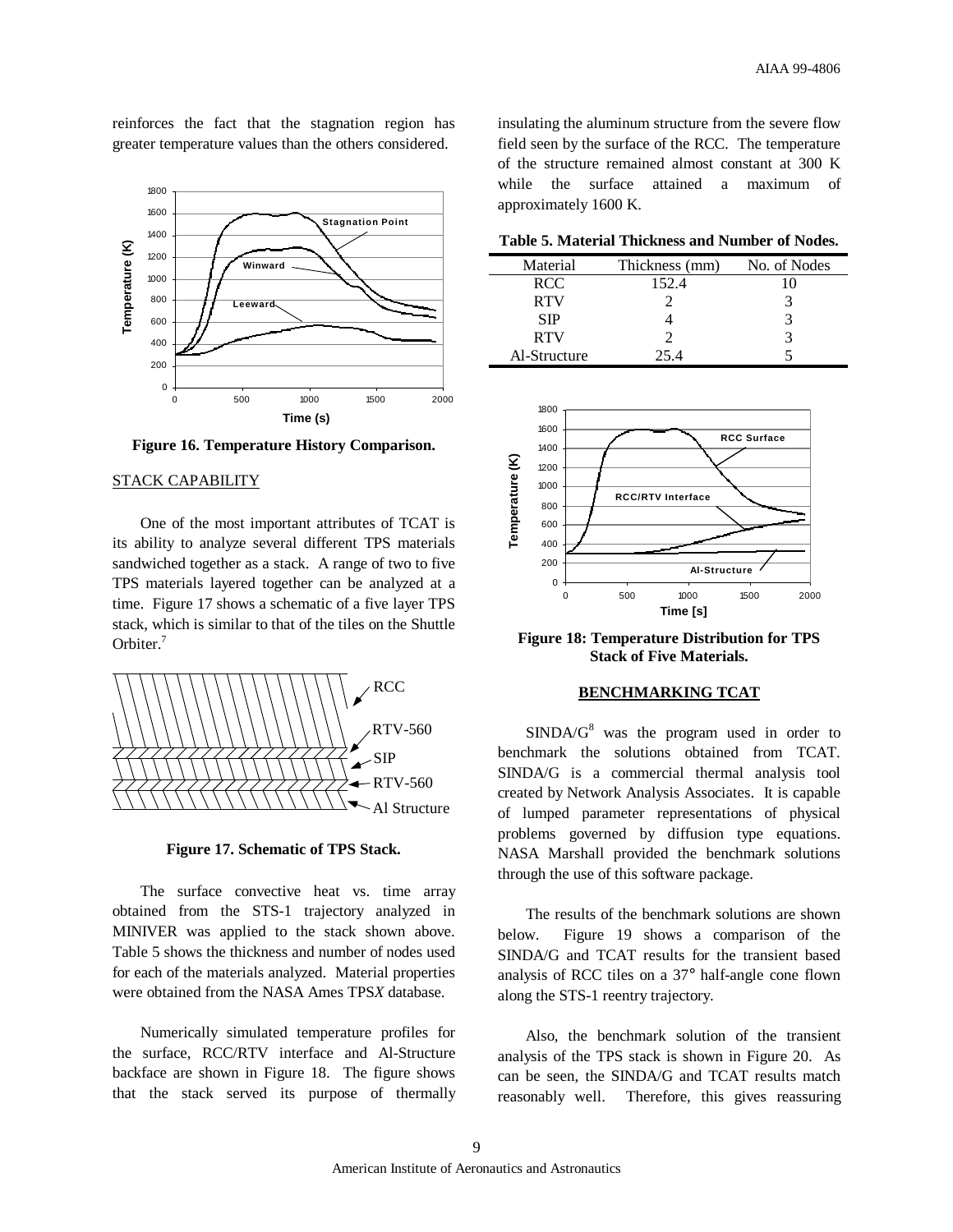confidence in the solution methodology used in TCAT. Also, benchmarking the solutions of TCAT provides a proof of concept for an analysis capability that will be integrated into a complex design loop for reusable launch vehicles.



**Figure 19. Benchmark Solution Comparison of TCAT for RCC tile on 37° half-angle cone.**





# **CONCLUSIONS**

The purpose, methodology and development of a new tool that will provide the capability of incorporating Aeroheating and TPS sizing into a Design Structure Matrix was presented. Also, the process of dynamic TPS Sizing was presented. It was explained that a given trajectory from POST is thinned to 50 points. Once this is completed, MINIVER is used to conduct a two-dimensional aeroheating analysis over simplified body shapes. From MINIVER, a convective heat rate vs. time array is

input into TCAT along with a material properties list of the TPS stack. As mentioned, the TPS materials are obtained from the NASA Ames TPS*X* database. Using this process, the results of steady-state and transient analyses of different TPS materials and configuration were presented. Lastly, it was shown that the solutions obtained from TCAT matched very well with the benchmark results obtain from SINDA/G.

# **FUTURE WORK**

Future work will consist of incorporating temperature dependent material properties into TCAT, coupling TCAT to an optimizer, and creating a web interface. Temperature dependent material properties will provide more accuracy in the solutions obtained from TCAT. The optimizer will allow the ability to minimize the weight of the overall TPS structure. This will be accomplished by minimizing the TPS material unit weights (thickness) subject to temperature and technology readiness level constraints. The web-interface will enable the TPS sizing process to be automated thereby reducing the overall TPS design time from hours to minutes. Not only will the web interface reduce the design time of the TPS sizing process, but it will also reduce the overall time required for designing the vehicle.

### **ACKNOWLEDGEMENTS**

This research is funded under Cooperative Agreement NCC2-5332, with NASA Ames Research Center, and the United States Air Force Institute of Technology.

The authors would like to thank the members of the Georgia Institute of Technology Space System Design Laboratory (SSDL) and Reggie Alexander, Thermal analyst at NASA-MSFC, for their support.

#### **REFERENCES**

1.Engel, C.D. and Konishi, S., "MINIVER Upgrade for the AVID System", NASA CR 172213, August 1993.